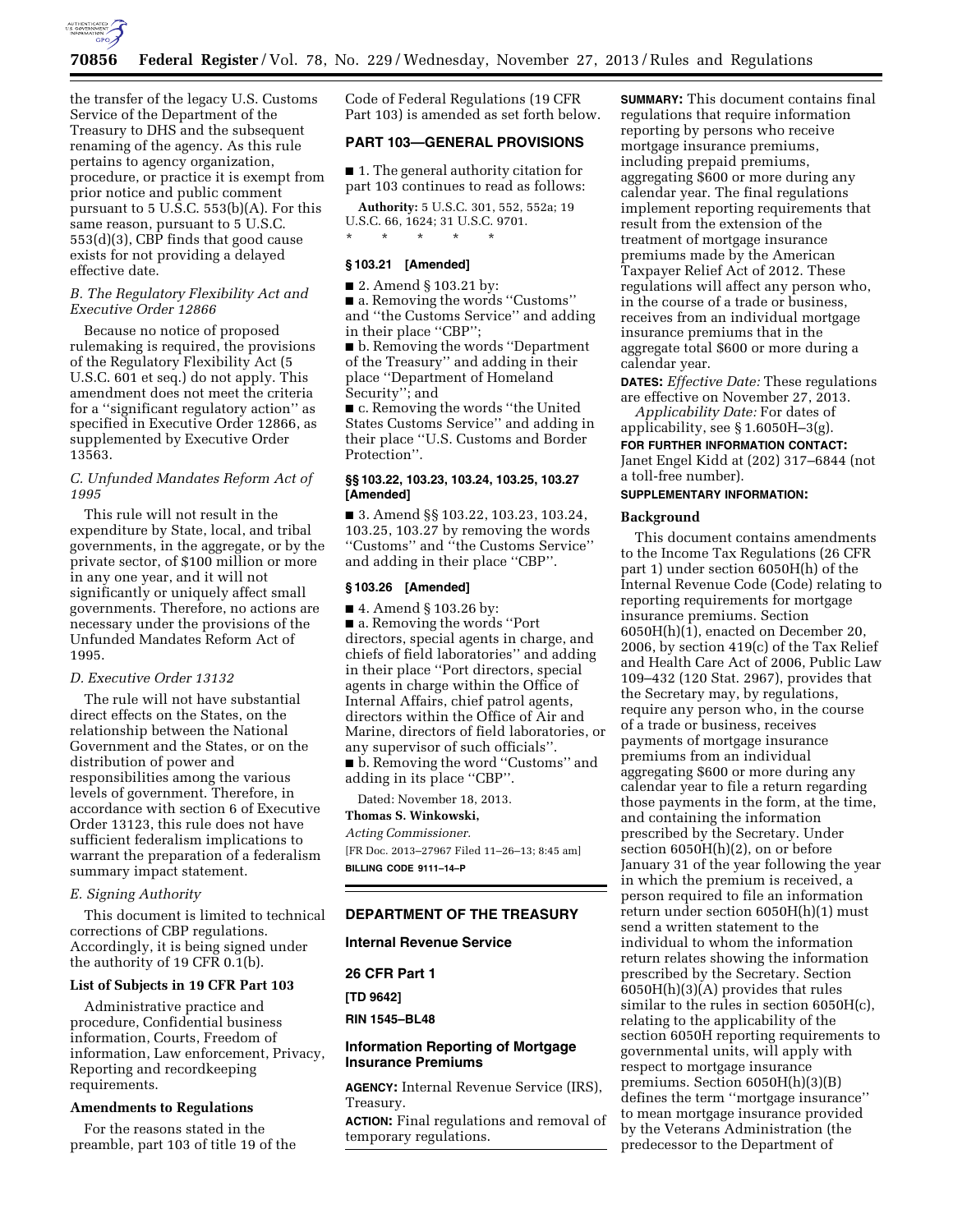Veterans Affairs), the Federal Housing Administration, or the Rural Housing Administration (the predecessor to the Rural Housing Service), and private mortgage insurance (as defined by section 2 of the Homeowners Protection Act of 1998) (12 U.S.C. 4901), as in effect on the date of enactment of section 6050H(h), which is the same definition as ''qualified mortgage insurance" in section  $163(h)(4)(E)$ .

In general, section  $163(h)(3)(E)$  treats premiums paid for qualified mortgage insurance by a taxpayer during the taxable year in connection with acquisition indebtedness with respect to a qualified residence as qualified residence interest. Prior to amendment in 2013, section 163(h)(3)(E) was effective for amounts paid or accrued between January 1, 2007, and December 31, 2011, or properly allocable to any period ending on or before December 31, 2011, on mortgage insurance contracts issued on or after January 1, 2007. Section 204 of the American Taxpayer Relief Act of 2012 (ATRA), Public Law 112–240, 126 Stat. 2313, enacted on January 2, 2013, retroactively applied the tax treatment of qualified mortgage insurance premiums as qualified residence interest for 2012, and it extended that treatment to premiums paid or accrued on or before December 31, 2013, or properly allocable to any period ending on or before December 31, 2013, on mortgage insurance contracts issued on or after January 1, 2007. Unless extended or made permanent by further legislation, section 163(h)(3)(E) will not apply to amounts paid or accrued after 2013 or properly allocable to any period after 2013.

On May 7, 2009, the Treasury Department and the IRS published temporary regulations (TD 9449) under section 163 in the **Federal Register** (74 FR 21256) that explained how to allocate prepaid qualified mortgage insurance premiums to determine the amount of the prepaid premium that is treated as qualified residence interest each taxable year. The temporary regulations also provided guidance as to reporting requirements under section 6050H(h) to reporting entities receiving premiums, including prepaid premiums, for mortgage insurance. On the same day, the Treasury Department and the IRS published a notice of proposed rulemaking (REG–107271–08) cross-referencing the temporary regulations in the **Federal Register** (74 FR 21295). No public hearing was requested or held. No comments responding to the notice of proposed rulemaking were received.

On May 7, 2012, the Treasury Department and the IRS published final regulations (TD 9588) in the **Federal Register** (77 FR 26698) adopting the proposed regulations under section 163 relating to the allocation of prepaid qualified mortgage insurance premiums, as amended. Those final regulations did not finalize the proposed regulations relating to the reporting requirements under section 6050H(h) for entities receiving mortgage insurance premiums. At that time, the deduction for qualified mortgage insurance premiums under section 163 did not apply to amounts paid or accrued after December 31, 2011, and the Treasury Department and the IRS determined not to require the reporting of nondeductible premiums. The temporary regulations on the reporting requirements, which were in § 1.6050H–3T, expired on May 4, 2012.

#### **Explanation of Revisions**

The final regulations adopt the proposed regulations under § 1.6050H– 3 with two minor revisions. The first is the addition of new paragraph (d), which cross-references § 1.6050H–2 regarding the time, form, and manner of reporting qualified mortgage interest. The addition of this cross-reference is intended to clarify that rules similar to the rules applicable to the time, form, and manner of reporting interest received on qualified mortgages apply to amounts required to be reported under § 1.6050H–3(a) . For instance, mortgage insurance premiums are reported on a Form 1098, ''Mortgage Interest Statement,'' if the premiums received from that individual in the aggregate total \$600 or more.

The second revision relates to the effective date and applicability of these final regulations. On January 2, 2013, ATRA extended section 163(h) for premiums paid or accrued on or before December 31, 2013, or properly allocable to any period ending on or before December 31, 2013, on mortgage insurance contracts issued on or after January 1, 2007. In addition, ATRA extended section 163(h) retroactively for qualified mortgage insurance premiums paid or accrued during 2012. These final regulations under § 1.6050H–3 require information reporting for mortgage insurance premiums received on or after January 1, 2013, and during periods to which section 163(h)(3)(E) is applicable. However, there were no final or temporary regulations requiring information reporting with respect to qualified mortgage insurance premiums paid or accrued during 2012. Therefore, information reporting with respect to qualified mortgage insurance premiums

was not required for premiums paid or accrued during 2012.

Because information reporting with respect to mortgage insurance premiums received during 2012 was not required, no penalty under section 6721 or section 6722 will apply with respect to the failure to report mortgage insurance premiums received during 2012.

Further, the fact that an individual did not receive a Form 1098 reporting the amount of mortgage insurance premiums paid for 2012 does not affect whether the individual satisfied the requirements under section 163(h) to treat qualified mortgage insurance premiums as qualified residence interest. Accordingly, any individual who paid or accrued qualified mortgage insurance premiums in the calendar year ending December 31, 2012, or properly allocated these premiums to the calendar year ending December 31, 2012, on mortgage insurance contracts issued on or after January 1, 2007, and who did not previously treat those amounts as qualified residence interest, may, within the applicable period of limitations, file a Form 1040X, ''Amended U.S. Individual Income Tax Return,'' for 2012 to claim a refund based on the treatment of those amounts as qualified residence interest.

#### **Special Analyses**

It has been determined that this Treasury decision is not a significant regulatory action as defined in Executive Order 12866, as supplemented by Executive Order 13563. Therefore, a regulatory assessment is not required. It also has been determined that section 553(b) of the Administrative Procedure Act (5 U.S.C. chapter 5) does not apply to these regulations. It is hereby certified that this rule will not have a significant economic impact on a substantial number of small entities. This certification is based on the fact that this rule merely reinstates the mortgage insurance information reporting requirements on the Form 1098 that previously existed from 2007 through 2011. In addition, persons receiving mortgage insurance premiums already are required to file the Form 1098 to report interest received on qualified mortgages and completing the mortgage insurance premiums box imposes little or no incremental burden in time or expense. Therefore, a Regulatory Flexibility Analysis under the Regulatory Flexibility Act (5 U.S.C. Chapter 6) is not required. Pursuant to section 7805(f) of the Code, the notice of proposed rulemaking that preceded these final regulations was submitted to the Chief Counsel for Advocacy of the